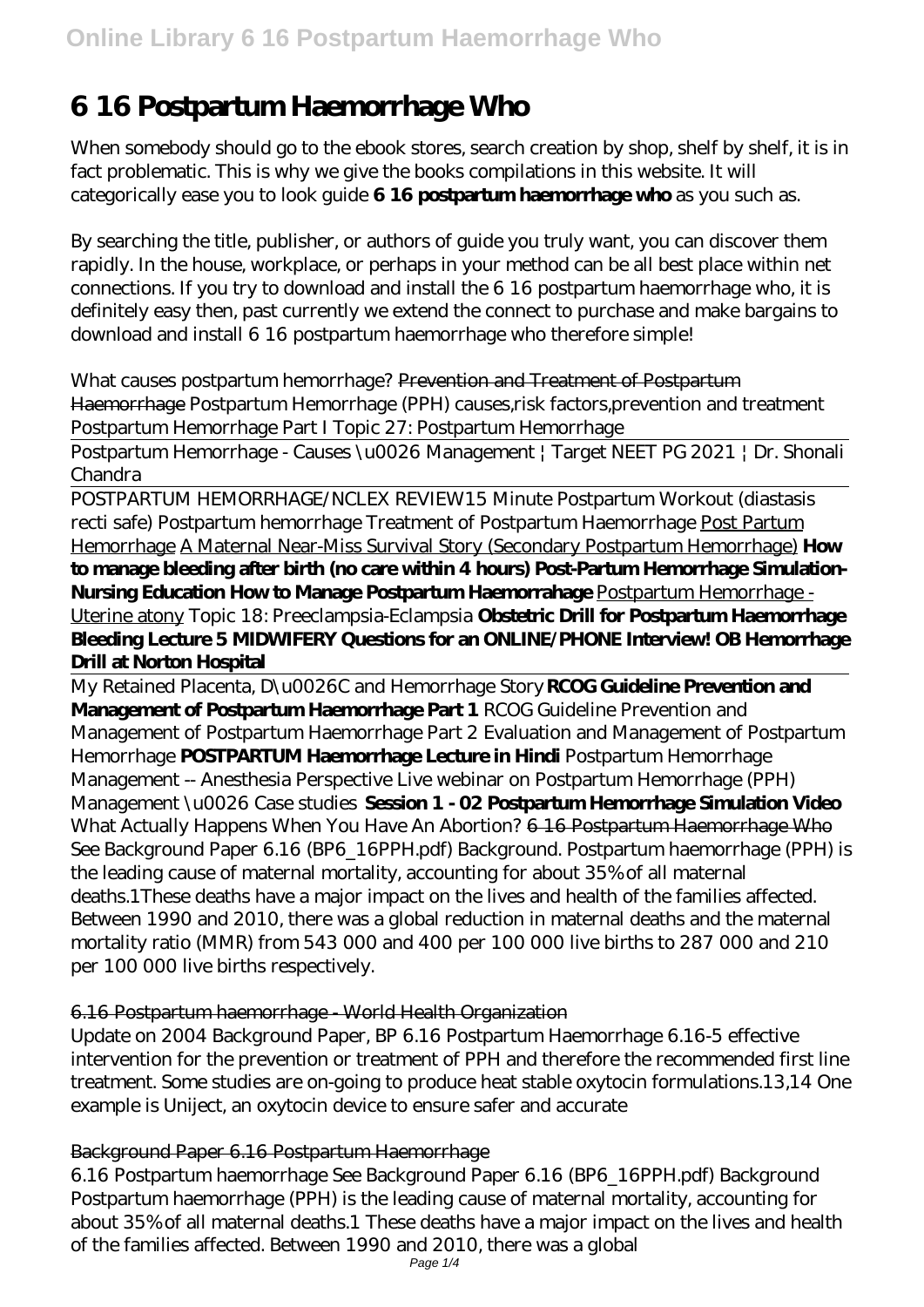#### 6 16 Postpartum Haemorrhage Who | www.uppercasing

6 16 Postpartum Haemorrhage Who See Background Paper 6.16 (BP6\_16PPH.pdf) Background. Postpartum haemorrhage (PPH) is the leading cause of maternal mortality, accounting for about 35% of all maternal deaths.1These deaths have a major impact on the lives and health of the families affected.

# 6 16 Postpartum Haemorrhage Who - code.gymeyes.com

6-16-postpartum-haemorrhage-who 1/4 Downloaded from datacenterdynamics.com.br on October 26, 2020 by guest [Book] 6 16 Postpartum Haemorrhage Who Getting the books 6 16 postpartum haemorrhage who now is not type of challenging means. You could not on your own going in the same way as ebook buildup

# 6 16 Postpartum Haemorrhage Who | datacenterdynamics.com

Postpartum bleeding can start again during secondary postpartum haemorrhage caused by infection, retained products of conception and inherited coagulation deficits. 3. How long do you bleed after giving birth while breastfeeding? After giving birth, women may bleed for 4-6 weeks. The bleeding increases during any kinds of physical activities or ...

# What Is Postpartum Bleeding? Know About Acute Postpartum...

Postpartum Haemorrhage, Prevention and Management (Green-top Guideline No. 52) Published: 16/12/2016 This guideline provides information about the prevention and management of postpartum haemorrhage (PPH), primarily for clinicians working in obstetricled units in the UK; recommendations may be less appropriate for other settings where facilities, resources and routine practices differ.

# Postpartum Haemorrhage, Prevention and Management (Green ...

Abnormal vaginal bleeding - postpartum haemorrhage. Abnormal vaginal discharge. Dyspareunia. Dysuria. General malaise. Look for history of extended labour, difficult third stage, ragged placenta, PPH. Examination There may be: Fever. Rigors. Tachycardia. Tenderness of the suprapubic area and adnexae. Elevated fundus which feels boggy in RPOC.

# Postpartum Haemorrhage. PPH Condition information | Patient

Postpartum bleeding or postpartum hemorrhage (PPH) is often defined as the loss of more than 500 ml or 1,000 ml of blood within the first 24 hours following childbirth. Some have added the requirement that there also be signs or symptoms of low blood volume for the condition to exist. Signs and symptoms may initially include: an increased heart rate, feeling faint upon standing, and an ...

#### Postpartum bleeding Wikipedia

Read Free 6 16 Postpartum Haemorrhage Who 6 16 Postpartum Haemorrhage Who See Background Paper 6.16 (BP6\_16PPH.pdf) Background. Postpartum haemorrhage (PPH) is the leading cause of maternal mortality, accounting for about 35% of all maternal deaths.1These deaths have a major impact on the lives and health of the families affected. Between 1990 and

# 6 16 Postpartum Haemorrhage Who - beregner.primagaz.dk

6 16 Postpartum Haemorrhage Who See Background Paper 6.16 (BP6\_16PPH.pdf) Background. Postpartum haemorrhage (PPH) is the leading cause of maternal mortality, accounting for about 35% of all maternal deaths.1These deaths have a major impact on the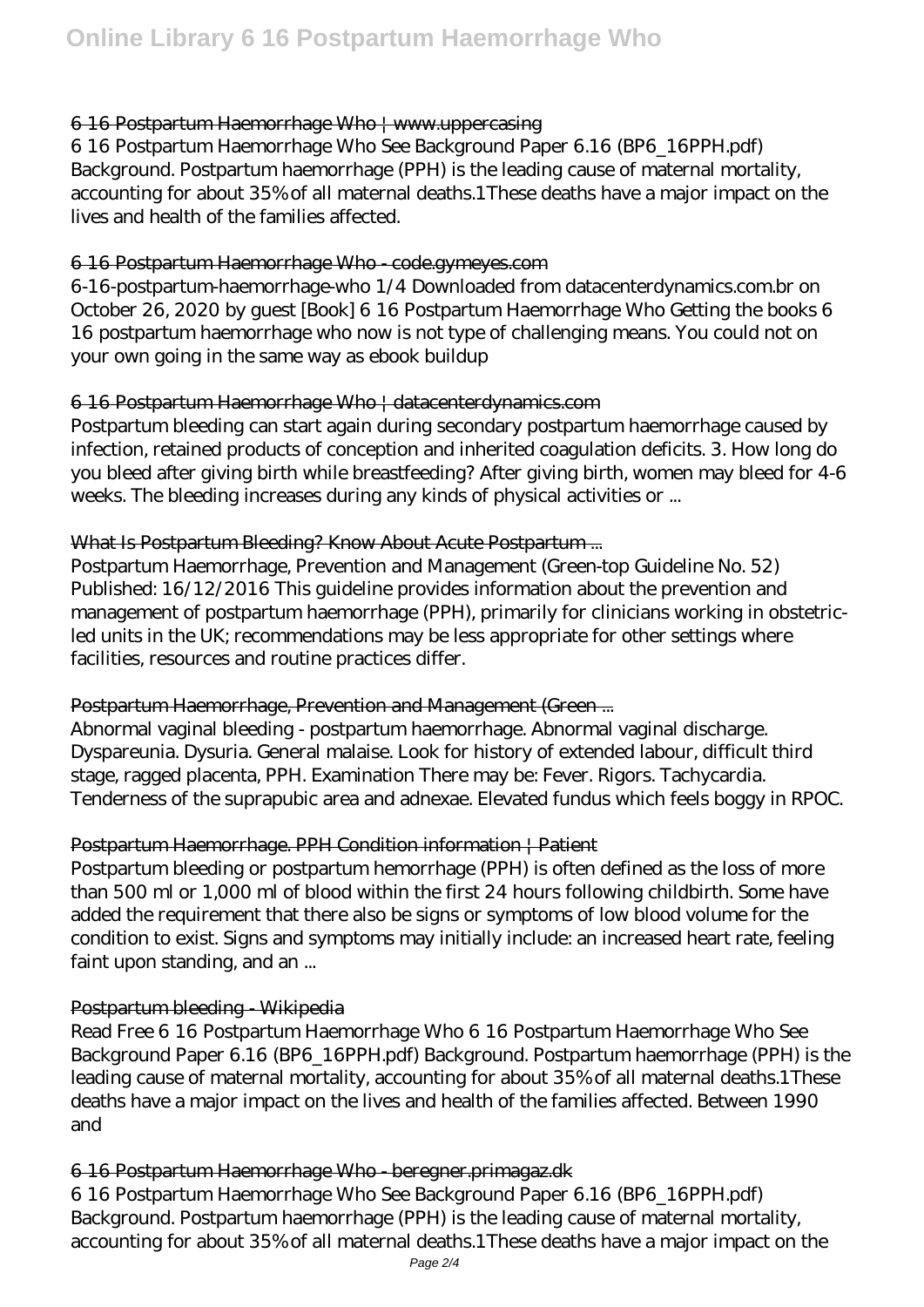# lives and health of the families affected. Between 1990 and 2010, there

#### 6 16 Postpartum Haemorrhage Who

Sometimes bleeding is much heavier than normal and this is called postpartum haemorrhage (PPH). It is important to remember that the majority of women will not experience a haemorrhage after giving birth. If bleeding is very heavy, it is important to act quickly. In the majority of cases, heavy bleeding will settle with simple measures.

#### Heavy bleeding after birth (postpartum haemorrhage ...

Understanding postpartum haemorrhage. Dr Swaibu Gatare, Division Manager of the National Centre for Blood Transfusion (NCBT) at RBC, says postpartum haemorrhage is bleeding more than normal after the birth of a baby. About 1 in 100 to 5 in 100 women suffer postpartum haemorrhage. It is more likely with a caesarean birth.

#### Postpartum haemorrhage; what you need to know | The New ...

If postpartum bleeding at 6 weeks is bright red, it indicates continued bleeding. The discharge should start lightening after a period of a week or two from delivery. Bright discharge should be a cause for concern. The flow of discharge should also begin to reduce after the second week from delivery. If this does not happen, then it is a cause for concern. More on vaginal bleeding during pregnancy

#### Postpartum Bleeding After 6 Weeks - Pregnancy, Baby Care

Postpartum haemorrhage (PPH) is a rare complication where you bleed heavily from the vagina after your baby's birth. There are 2 types of PPH, depending on when the bleeding takes place: primary or immediate – bleeding that happens within 24 hours of birth

#### What happens straight after the birth? NHS

Evidence-based information on postpartum haemorrhage from hundreds of trustworthy sources for health and social care. Search results Jump to search results. Filter ... (16) Add filter for Healthcare Quality Improvement Partnership - HQIP (1) Add filter for ...

#### postpartum haemorrhage | Search results page 6 | Evidence ...

Atonic postpartum haemorrhage secondary to a poor tone of the uterine muscle accounts for approximately 80% of all women with excessive bleeding from the genital tract within 24 hours of delivery.4 Women who have had prolonged labour, multiple pregnancy, polyhydramnios, a large fetus, obesity, or pyrexia during labour are all at increased risk.5 Rare causes of primary postpartum haemorrhage include uterine inversion, placenta percreta (fig  $1$ ), as well as extra-genital bleeding. The ...

#### Diagnosis and management of postpartum haemorrhage | The BMJ

Postpartum hemorrhage, defined as the loss of more than 500 mL of blood after delivery, occurs in up to 18 percent of births. 1, 2 Blood loss exceeding 1,000 mL is considered physiologically...

#### Prevention and Management of Postpartum Hemorrhage ...

Bleeding will tend to be heavier in the morning too. This is because blood pools when you lay down sleeping. 8. It's important to keep an eye on your blood loss in the weeks after giving birth. It's possible to get secondary postpartum haemorrhage, which is abnormal or heavy bleeding between 24 hours and 12 weeks after giving birth.